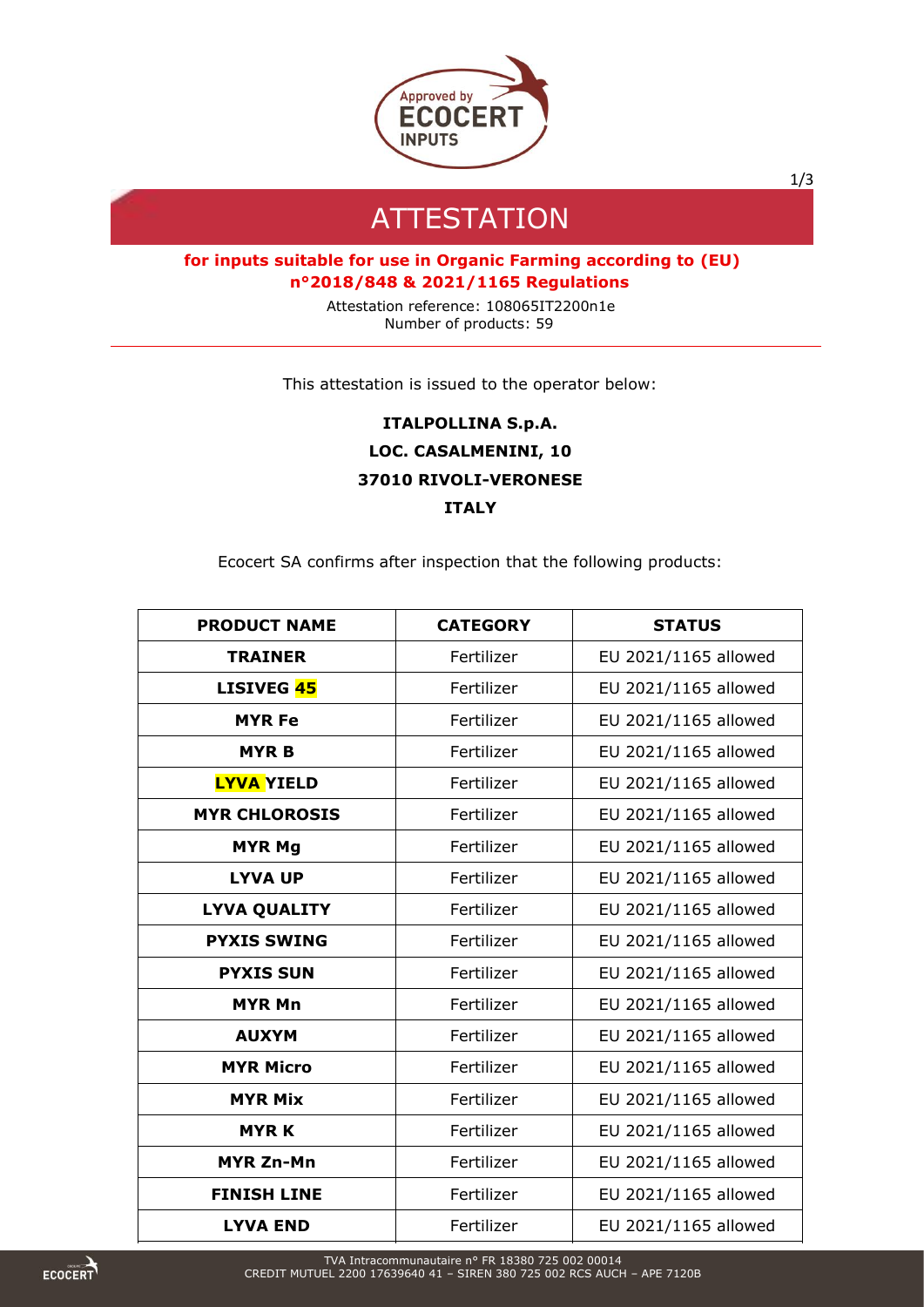

| <b>PRODUCT NAME</b>       | <b>CATEGORY</b> | <b>STATUS</b>        |
|---------------------------|-----------------|----------------------|
| <b>PYXIS FLOR'HYD</b>     | Fertilizer      | EU 2021/1165 allowed |
| <b>MYR Zn</b>             | Fertilizer      | EU 2021/1165 allowed |
| <b>PYXIS START'HYD</b>    | Fertilizer      | EU 2021/1165 allowed |
| <b>SCUDO</b>              | Fertilizer      | EU 2021/1165 allowed |
| <b>MYR Cu</b>             | Fertilizer      | EU 2021/1165 allowed |
| <b>MYR Ca-B</b>           | Fertilizer      | EU 2021/1165 allowed |
| <b>MYR Ca</b>             | Fertilizer      | EU 2021/1165 allowed |
| <b>TIFI</b>               | Fertilizer      | EU 2021/1165 allowed |
| <b>TIFI POLVO</b>         | Fertilizer      | EU 2021/1165 allowed |
| <b>TIFI MAX</b>           | Fertilizer      | EU 2021/1165 allowed |
| <b>COVERON</b>            | Fertilizer      | EU 2021/1165 allowed |
| <b>COVERON LEGUMINOSE</b> | Fertilizer      | EU 2021/1165 allowed |
| <b>CLICK NATURE</b>       | Fertilizer      | EU 2021/1165 allowed |
| <b>AEGIS GEL</b>          | Fertilizer      | EU 2021/1165 allowed |
| <b>AEGIS MICROGRANULE</b> | Fertilizer      | EU 2021/1165 allowed |
| <b>AEGIS GRANULO</b>      | Fertilizer      | EU 2021/1165 allowed |
| <b>AEGIS IRRIGA</b>       | Fertilizer      | EU 2021/1165 allowed |
| <b>ERYDA Yield</b>        | Fertilizer      | EU 2021/1165 allowed |
| <b>TRIMARAN 30</b>        | Fertilizer      | EU 2021/1165 allowed |
| <b>TRIMARAN 100</b>       | Fertilizer      | EU 2021/1165 allowed |
| <b>QUIL-LINK</b>          | Fertilizer      | EU 2021/1165 allowed |
| <b>Devs Power</b>         | Fertilizer      | EU 2021/1165 allowed |
| <b>ITALPOLLINA</b>        | Fertilizer      | EU 2021/1165 allowed |
| <b>ITALPOLLINA 70 OM</b>  | Fertilizer      | EU 2021/1165 allowed |
| <b>AQUAMIN PS</b>         | Fertilizer      | EU 2021/1165 allowed |
| <b>AQUAMIN</b>            | Fertilizer      | EU 2021/1165 allowed |
| <b>LISIVEG SP</b>         | Fertilizer      | EU 2021/1165 allowed |
| <b>TRAINER SP</b>         | Fertilizer      | EU 2021/1165 allowed |
| <b>TANDEM XL</b>          | Fertilizer      | EU 2021/1165 allowed |
| <b>KEYLAN Fe</b>          | Fertilizer      | EU 2021/1165 allowed |
| <b>KEYLAN Mn</b>          | Fertilizer      | EU 2021/1165 allowed |

Ecocert SA – Capital 444 400€ – Lieu-dit Lamothe Ouest – 32600 L'Isle Jourdain – France Tél. +33 (0)5 62 07 34 24 – Fax : +33 (0)5 62 07 11 67 – <u>[www.ecocert.com](http://www.ecocert.com/)</u>